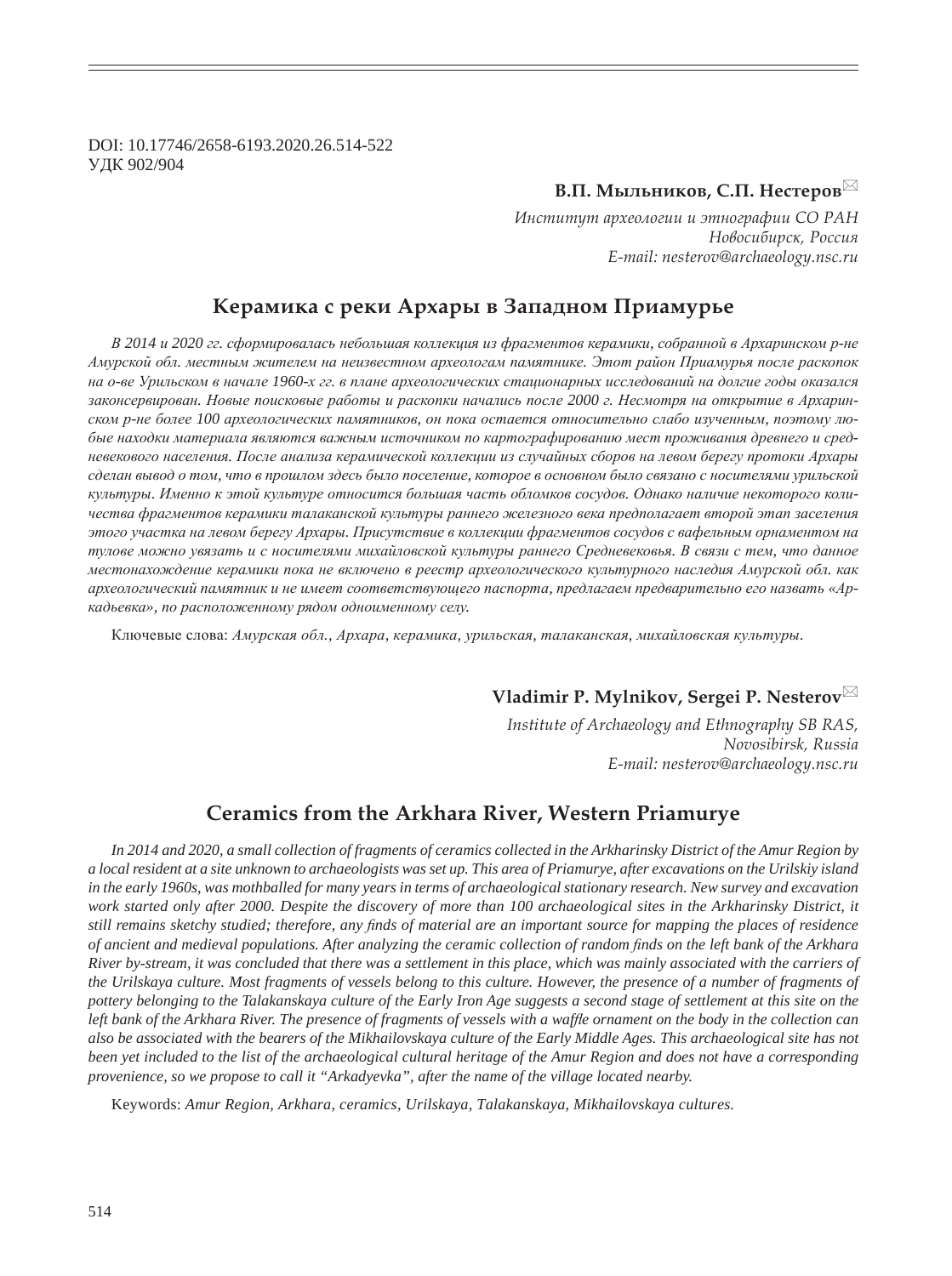### Введение

Архаринский р-н – это юго-восточная часть Амурской обл., граничащая с Еврейской автономной областью. Он начинается от левого берега р. Буреи на западе, с востока и севера ограничен хребтами гор Малого Хингана, на юге граница проходит по левому берегу Амура (рис. 1, 1).

Реки Архаринского р-на, на берегах которых селились люди в древности и в Средневековье, как правило, небольшой протяженности: Архара, Урил, Мутная, Малая и Большая Грязная, Олочи, Малая и Большая Карабча, Еракта, Тарманчукан, Ярчиха, Борзя, Хинган. В отрогах Малого Хингана долины рек узкие. При выходе на низменность реки приобретают типично равнинный характер. Течение спокойное, берега и дно илистые, русла извилистые. В долинах часто встречаются низинные травяные болота, зарастающие водной растительностью старицы, протоки и многочисленные озера. На равнинной части и вблизи ее имеется множество небольших озер старичного происхождения. Из крупных следует выделить оз. Долгое, Яценково, Клёшенское, Лебединые и Перешеечные озера.

Изучение древностей Архаринского р-на, несмотря на многочисленные археологические исследования в Амурской обл., к 1970-м гг., по сути, было законсервировано. Единственные раскопки были проведены на о-ве Урильском, а также обследована Архаринская писаница. Исследования были возобновлены только в начале XXI в.

#### **ǸȞȎȠȘȎȭ ȖȟȠȜȞȖȭ** археологических исследований

Госеление на о-ве Урильском. Остров расположен в устье р. Урил в 6 км вверх по Амуру от с. Сагибово и в 12 км ниже с. Новопокровки, где был собран материал нижнеамурской (кондонской) культуры. В 1961 г. экспедиция под руководством А.П. Окладникова провела на острове раскопки, которые были продолжены в 1963 г. А.П. Деревянко [1973, c. 131].

На поселении из 36 жилищ, как установлено в 2019 г. в результате инструментальной съемки топографического плана [Волков и др., 2019], исследовано пять жилищ. Материалы поселения были выделены в отдельную урильскую культуру раннего железного века. В настоящее время урильская культура в Приамурье датируется XI–II вв. до н.э. В Западном Приамурье ее сменяет талаканская культура [Деревянко, 1973, с. 131–145; Нестеров, Гирченко, 2018].

Архаринская писаница находится в верховьях Архары, на правом берегу между устьями ее притоков Татакан и Дыды, примерно в 50 км от пос. Архара. Жители близлежаших поселков называют это место «Писаный камень». Под этим именем писаница была известна еще в начале XX в. Ее первое обследование состоялось в ходе работы Дальневосточной археологической экспедиции. Дневниковые материалы изучения Архаринской писаницы были опубликованы В.Е. Ларичевым только в 1999 г. [Окладников, Ларичев, 1999, с. 25–26]. В 1968 г. работу на памятнике продолжил А.И. Мазин, который снял копии рисунков и сделал подробное описание различных изображений, нанесенных охрой и черной краской [1986, с. 117-119]. С 2003 г. изучение рисунков писаницы продолжил А.П. Забияко. На современном этапе исследования особое внимание уделяется неопубликованным прежде изображениям, знакам и иероглифическим надписям [История..., 2008, с. 162–164; Забияко, 2019].

Изображения Архаринской писаницы представлены бытовыми и мифическими сценами, антропоморфными и зооморфными существами, птицами, животными, геометрическими фигурами, ломаными сплошными линиями, сплетением линий и округлыми пятнами. Несмотря на некоторые различия в технике рисунка и цветовой палитре охры, памятник по стилю однороден и все рисунки относятся к раннему железному веку и Средневековью [Мазин, 1986, с. 117–119]. Знаки «черной группы», выполненные краской черного цвета, А.П. Забияко предположительно отнес к «большому» чжурчжэньскому письму [2019].

В этом же районе Дальневосточной экспедицией были зафиксированы два поселения – у ручья Малый Талакан и у с. Татакан, видимо, раннего железного века [Окладников, Ларичев, 1999, с. 26–27]. Кроме описанных выше двух исследованных памятников, к 1960-м гг. в Архаринском р-не были известны такие археологические объекты, как Скобельцинская стоянка, Первое и Второе Иннокентьевские поселения, Иннокентьевский могильник, три Архаринских городища на левом берегу Архары между поселками Михайловка и Аркадиево-Семёновка, стоянки у Дубового мыса на о-ве Журавлёвском на Амуре и у пос. Новопокровка, а также некоторые другие. На них были проведены сборы материала (без раскопок), которые позволили предварительно определить время их существования. Так, стоянка на о-ве Журавлёвском относится к эпохе неолита. Новопокровская стоянка по материалу датируется, видимо, ранним железным веком. Архаринские городища принадлежат мохэской культуре, Иннокентьевские поселения – к михайловской культуре раннего Средневековья [Новиков-Даурский, 1961, с. 47–50].

В 1961 г. у с. Михайловка на берегу Амура обследовано поселение, скорее всего, раннесредневе-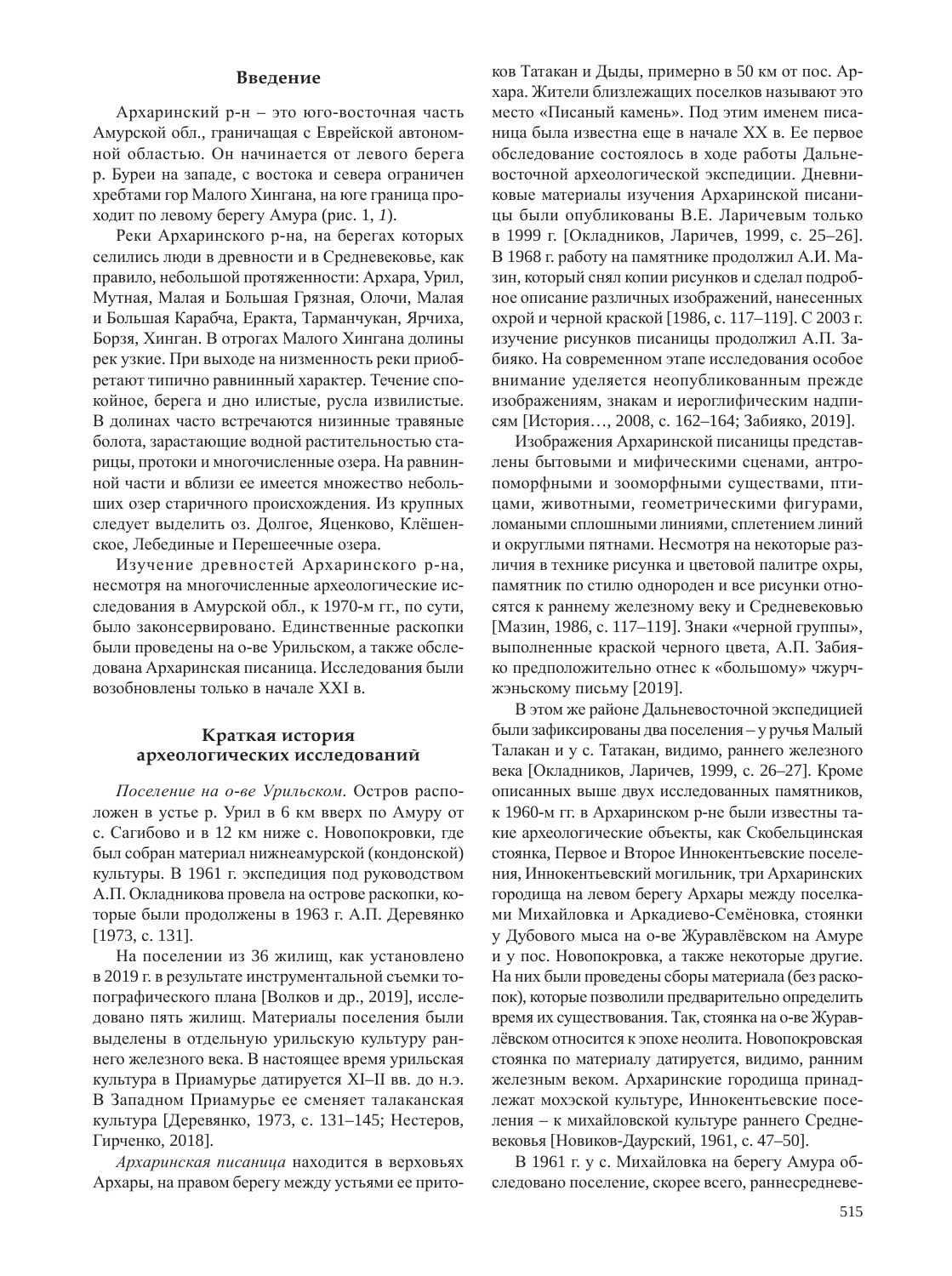

Рис. 1. Карта местонахождения керамики на Архаре (1) и урильская керамика из сборов 2020 г. (2–9), фото А.Л. Гаврилова, с. Аркадьевка Амурской обл.

кового периода. В 8 км от Михайловки в сторону пос. Касаткино также зафиксированы, скорее всего, мохэское поселение и могильник, в котором в одной из могил найдены челюсть и фрагмент черепа человека [Деревянко, 1975, с. 51].

В 2003, 2005 гг. «Центр по сохранению историко-культурного наследия Амурской области» провел археологическое обследование южной части Архаринского р-на. В результате были получены данные о 114 памятниках, среди них неолитические поселения громатухинской и новопетровской культуры у сел Журавлёвка, Красный Восток, Новопокровка, Новоспасск, поселения урильской культуры, раннесредневековые поселения и могильники вблизи Михайловки, Иннокентьевки и Кундура [Зайцев, 2004, л. 30-193].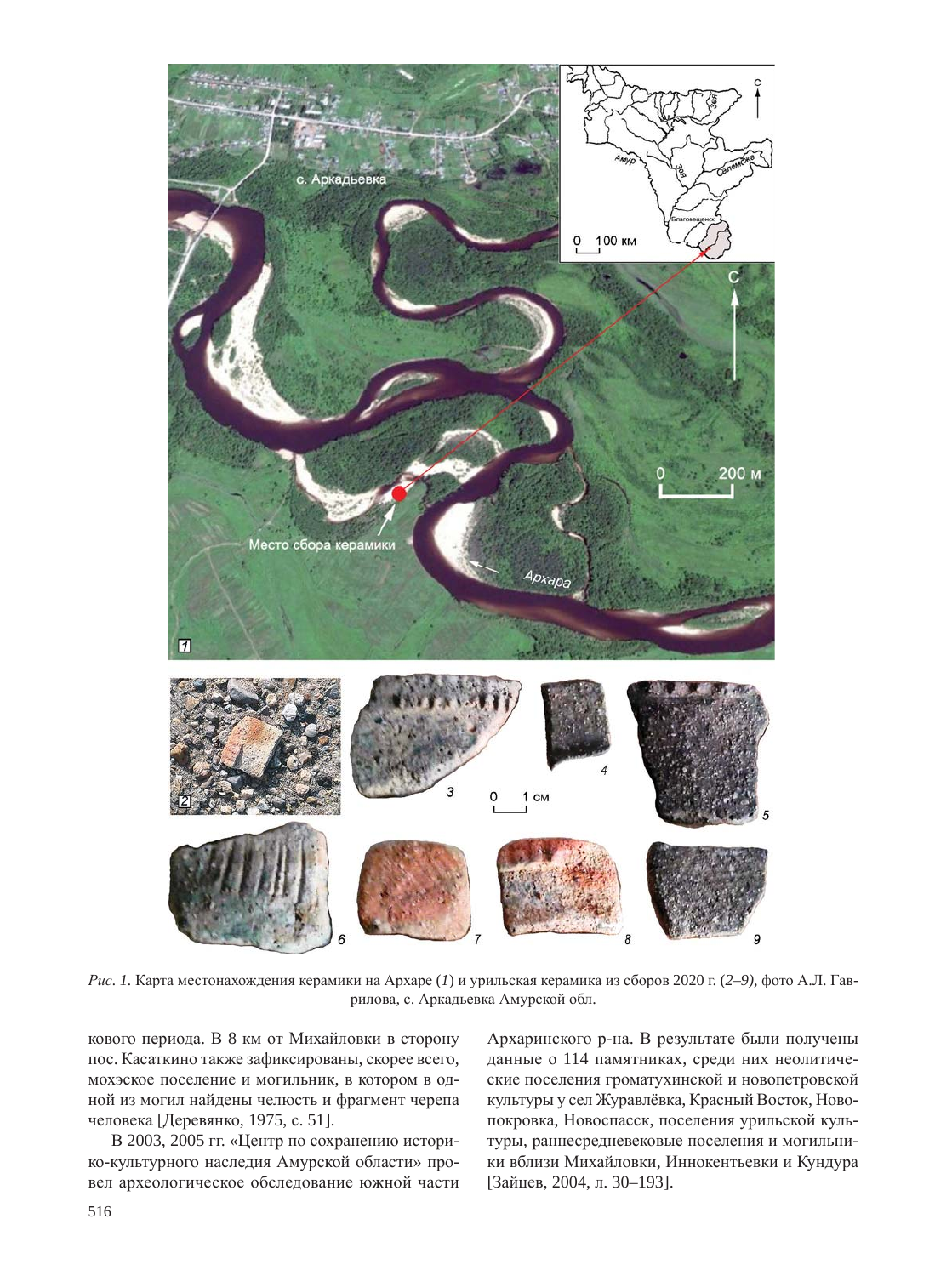В ходе работ по инвентаризации и паспортизации памятников археологии Архаринского р-на Амурской обл. в 2004 г. были открыты городища Сохатиный Ключ и Чесночиха, которые предварительно датированы периодом раннего Средневековья и отнесены к троицкой группе мохэ [Волков, 2006].

Памятник Озеро Долгое (или Иннокентьевка, селище 13 – по археологическому паспорту) выявлен в 2005 г. Он расположен в 10,4 км северо-западнее Иннокентьевки и примерно в 10 км северо-восточнее устья р. Буреи, на северном берегу древней протоки, сейчас оз. Долгое. На берегу выявлено 57 западин подпрямоугольной и округлой в плане формы.

В 2008 г. на памятнике Озеро Долгое раскопаны две западины. Исследовано два жилища и погреб для хранения припасов. Жилища принадлежат к двум культурам: талаканской (№ 31) и михайловской (№ 32) [Деревянко и др., 2009]. В 2014 г. исследованы западины 16 и 17. Культурно-хронологическая атрибуция этих объектов однозначно

не определена. Было предположено их погребальное назначение: как ранние захоронения бохайских сумо мохэ в Западном Приамурье [Нестеров, 2015]. Однако образец угля из ямы № 17 показал радиоуглеродный возраст 1760  $\pm$  $±$  40 л.н., или кал.  $±$  2 $\sigma$  139–385 гг. н.э., что не соответствует мохэскому периоду в истории Амурской обл. [Деревянко и др., 2017, с. 7].

Таким образом, несмотря на открытие в Архаринском р-не более 100 археологических памятников в начале 2000-х гг., он пока остается относительно слабо изученным, поэтому любые находки материала являются важным источником по картографированию мест проживания древнего и средневекового населения в данном регионе Амурской обл.

### Характеристика **КОЛЛЕКЦИИ КЕРАМИКИ**

Во время работ в 2014 г. на оз. Долгом С.В. Миринец и Н.Н. Юрченко сотрудниками детского экологического лагеря на базе Хинганского заповедника, расположенного рядом с археологическим памятником, в наше распоряжение на время была предоставлена небольшая коллекция из 35 фрагментов керамики. Она была собрана на левом берегу небольшой протоки Архары, примерно в 1,4 км южнее с. Аркадьевка, А.Л. Гавриловым в этом же году. Археологический памятник занимает мысовидный выступ небольшой практически пересохшей протоки, которая наполняется водой только во время большой воды в Архаре (рис. 1, 1). Так как передачи коллекции в ИАЭТ СО РАН не предполагалось, была проведена ее первичная обработка в полевых условиях. По методике, разработанной одним из авторов статьи, выполнена ее фотофиксация (рис. 2–5) [Мыльников, 2016, с. 23–35]. Для уточнения места подъема керамики А.Л. Гаврилов в конце октября 2020 г. посетил его вновь. По его сообщению, за шесть лет Архара «кардинально поменяла русло». Тем не менее им здесь на галечно-песчаном пляже были обнаружены новые фрагменты керамики урильской ɤɭɥɶɬɭɪɵ (ɫɦ. ɪɢɫ. 1, *2–9*).

Визуальный осмотр керамики, собранной в 2014 г., показал, что она окатана водой. Обломки сосудов представлены венчиками (9 ед.), черепками тулова с орнаментом (10 ед.) и без него (12 ед.) и донышками (3 ед.). Один фрагмент небольшого



Рис. 2. Керамика урильской культуры.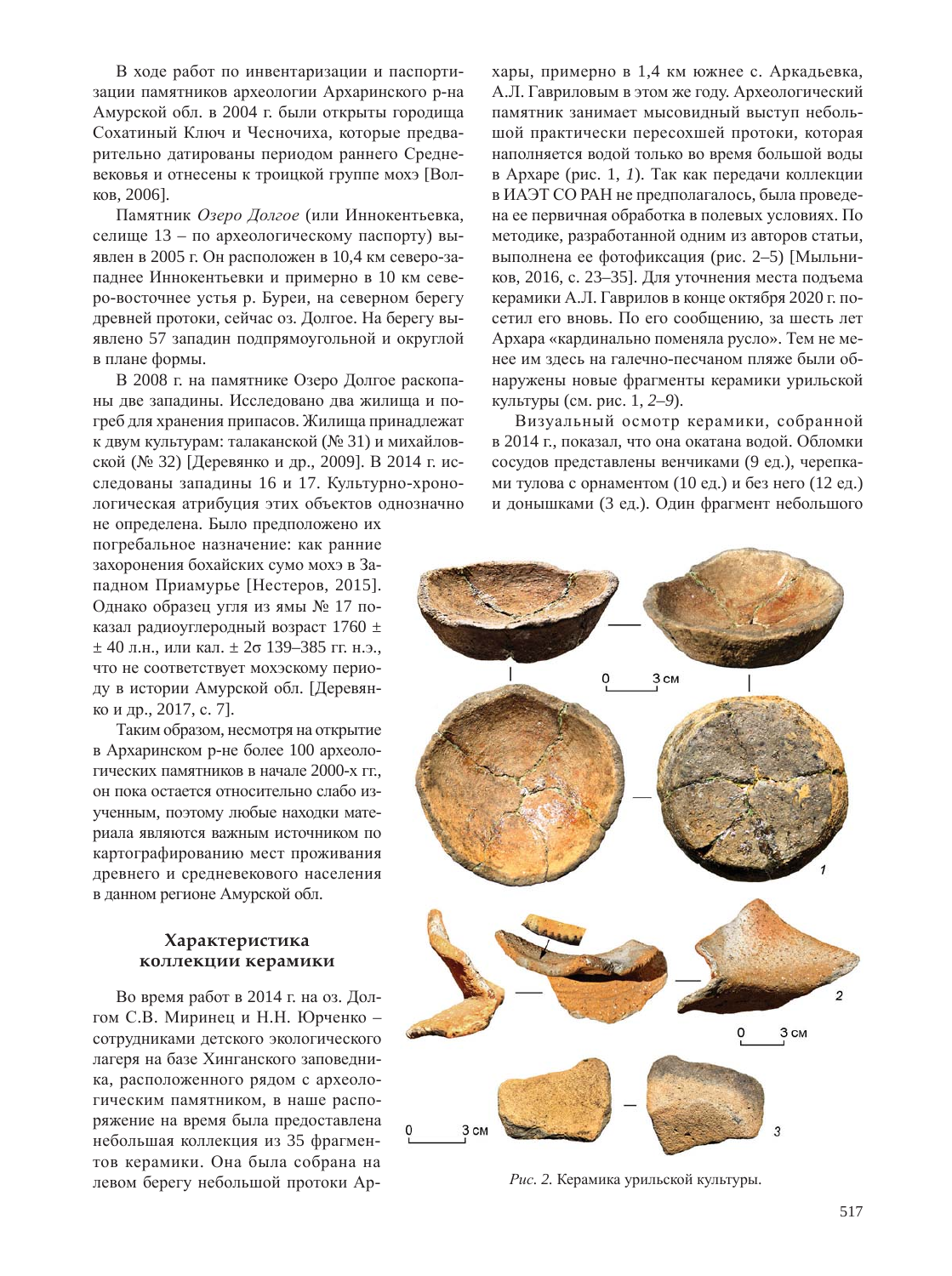сосудика представлен полным профилем. Керамика делится на три культурно-хронологические группы.

Посуда урильской культуры (XI–II вв. до н.э.) представлена венчиками и частью орнаментированных фрагментов тулова. Оригинальным предметом можно считать собранное из четырех обломков невысокое блюдце, изготовленное из придонной части сосуда. Его край волнистый из-за того, что ему путем мелких сломов пытались придать примерно одинаковую высоту стенок. Острые края заглажены (см. рис. 2, 1). Значительная ширина дна (диаметр 10,8 см), а также, предположительно, наличие следов окрашивания красной краской на внутренней поверхности позволяют отнести блюдце к урильской культуре. Блюдцеобразные изделия в виде чаш-светильников гончары данной культуры изготавливали как, собственно, чаши и миски [Деревянко, 1973, с. 324, табл. LI, 2; с. 332, табл. XLIX; с. 334, табл. LXI, 2; Гребенщиков, Деревянко, 2001, с. 48, рис. 41; с. 88, табл. IX, 1–18].

Один фрагмент венчика с частью горловины и тулова принадлежит сосуду-сфероиду (рис. 2, 2). У него по внешнему краю венчика идут насечки, придающие ему зубчатый вид. Немного ниже небольшой горловины видны шесть параллельных горизонтальных врезных линий. Аналогичные сосуды-сфероиды найдены на поселениях Урильский Остров, Бензобаки, Кочковатка, Петропавловка, Максим Горький [Гребенщиков, Деревянко, 2001, с. 89, табл. Х, с. 90, табл. XI].

Два венчика принадлежат, скорее всего, сосудам закрытых форм. У них край венчика отогнут нару-



Рис. 3. Фрагменты керамики урильской культуры.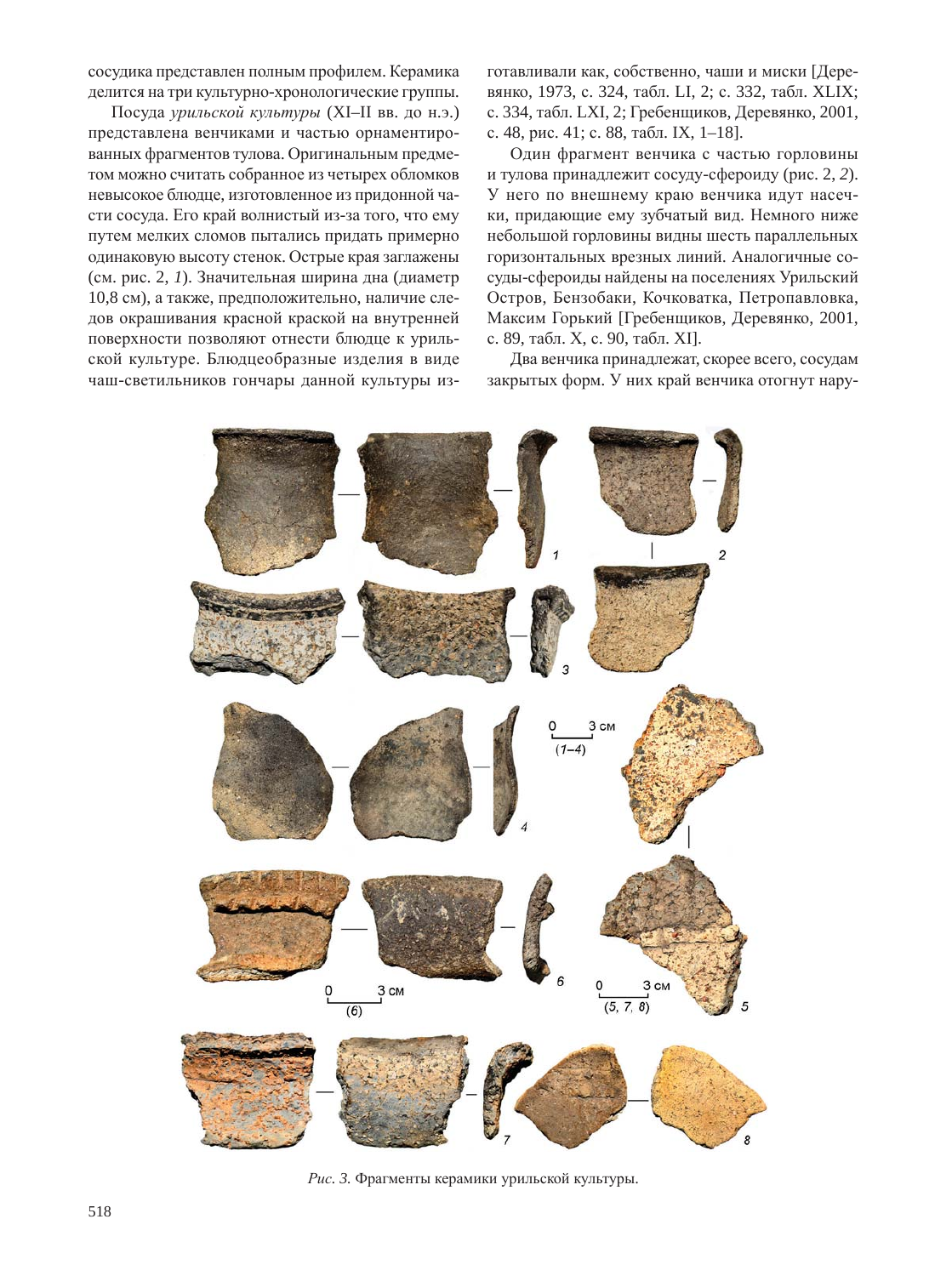

*Рис. 4.* Фрагменты керамики урильской  $(1, 3, 5-7, 9-14)$  и михайловской  $(2, 4, 8)$  культур.

жу, он гладкий (см. рис. 3, 1, 2). Возможно, к данному типу сосудов относится еще один венчик, только у него сразу под отогнутым наружу краем подлеплен рассеченный валик (рис. 3, 3). Невысокая плавно изогнутая горловина переходит в тулово без орнамента. Похожий сосуд был найден на стоянке Сухие Протоки-2 на р. Бурее [Там же, с. 87, табл. VIII, 7].

Один венчик мог быть от хорошо профилированного горшка. Он имеет ниже края венчика валик. Особенностью его является то, что и валик, и край венчика рассечены одновременно, одним движением, видимо, лопаточкой (рис. 3, 6). Такие сосуды обычно широкогорлые, с туловом средней и большой высотности. Они имеют выпуклое плечико средней высоты. Их нижняя часть плавно переходит в довольно широкое дно. Исследователи считают, что данный тип горшков имеет устойчивую встречаемость среди посуды урильской культуры [Там же, с. 40, табл. 2, 1–8, 13].

Полный профиль фрагмента сосуда малой или низкой формы имеет диаметр дна ок. 6 см и высоту 6,7 см (см. рис. 5, 2). Аналогичные чаши и миски имели широкое бытование у населения урильской культуры в Приамурье (пос. Кочковатка, Урильский Остров, Петропавловка, Рыбное Озеро) [Там же, с. 88, табл. IX]. К малым формам, вероятно, можно отнести и часть тулова с горловиной, про-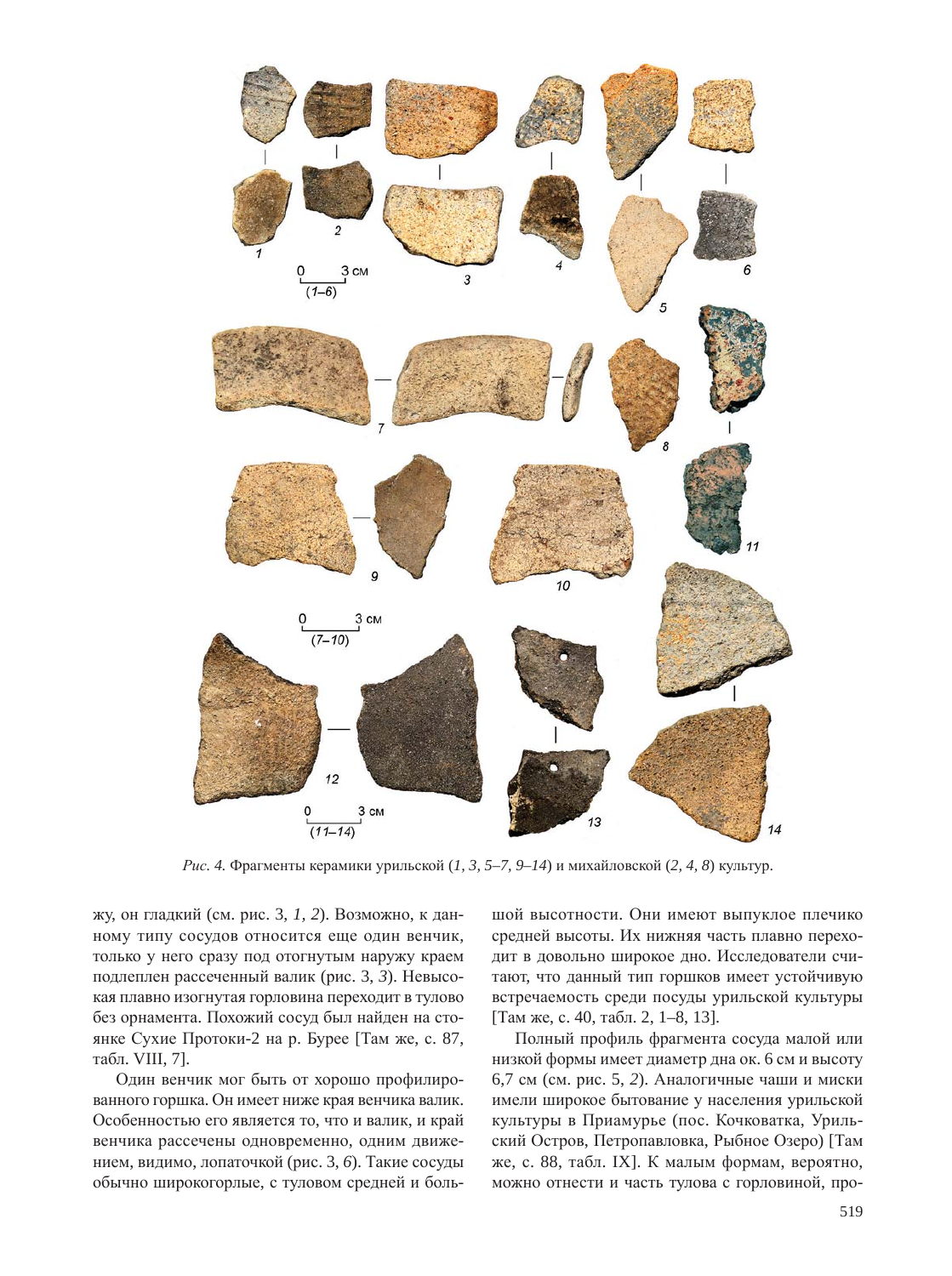

*Рис.* 5. Керамика урильской (2, 4, 5) и талаканской (1, 3) культур.

филь которой свидетельствует о небольшом размере горшка (см. рис. 3, 4). Большая часть фрагментов орнаментированных стенок сосудов также принадлежит керамике урильской культуры (см. рис. 4, 1, 3, 5–7, 9–14). Орнамент представлен уплощенными валиками-лентами, которые кроме подвенчиковой зоны часто налеплялись на месте перехода тулова к горловине сосуда (рис. 4, 12); выглаженными валиками (рис. 4, 1); прочесами гребенкой (рис. 4, 3).

Фрагментов керамики талаканской культуры (II в. до н.э. – III в. н.э.) в коллекции немного. Это венчик сосуда с подлепленной лентой-валиком у края среза с внешней стороны. Несмотря на замытость поверхности, можно увидеть, что на ленте имеются прочерченные разнонаправленные косые линии, образующие сетку (см. рис. 5, 1). Аналогичный орнамент на ленте-валике встречен на керамике с памятника Усть-Талакан на р. Бурее [Древности..., 2000, с. 282, рис. 55, 3, 4]. Ближайший памятник, где в 2008 г. было раскопано жилище талаканской культуры, датированное III в. н.э., расположен примерно в 35 км к юго-западу – на северном берегу оз. Долгого [Материалы..., 2009, с. 21].

На фрагменте донышка, который, судя по небольшому диаметру, принадлежит талаканскому сосуду, просматриваются отпечатки листа дерева (рис. 5, 3). Аналогичные отпечатки листьев на донышках чаш, изготовленных из придонных частей талаканских сосудов, найдены в жилище 1 памятника Усть-Талакан и в жилище 31 Озера Долгого, где чаша стояла около очага [Древности..., 2000, с. 308, рис. 82, *1*; Материалы..., 2009, с. 246, табл. 91, 3]. Использование при формовке сосудов в качестве подкладки листьев известно также и в гончарстве урильской культуры [Гребенщиков, Деревянко, 2001, с. 24, рис. 18].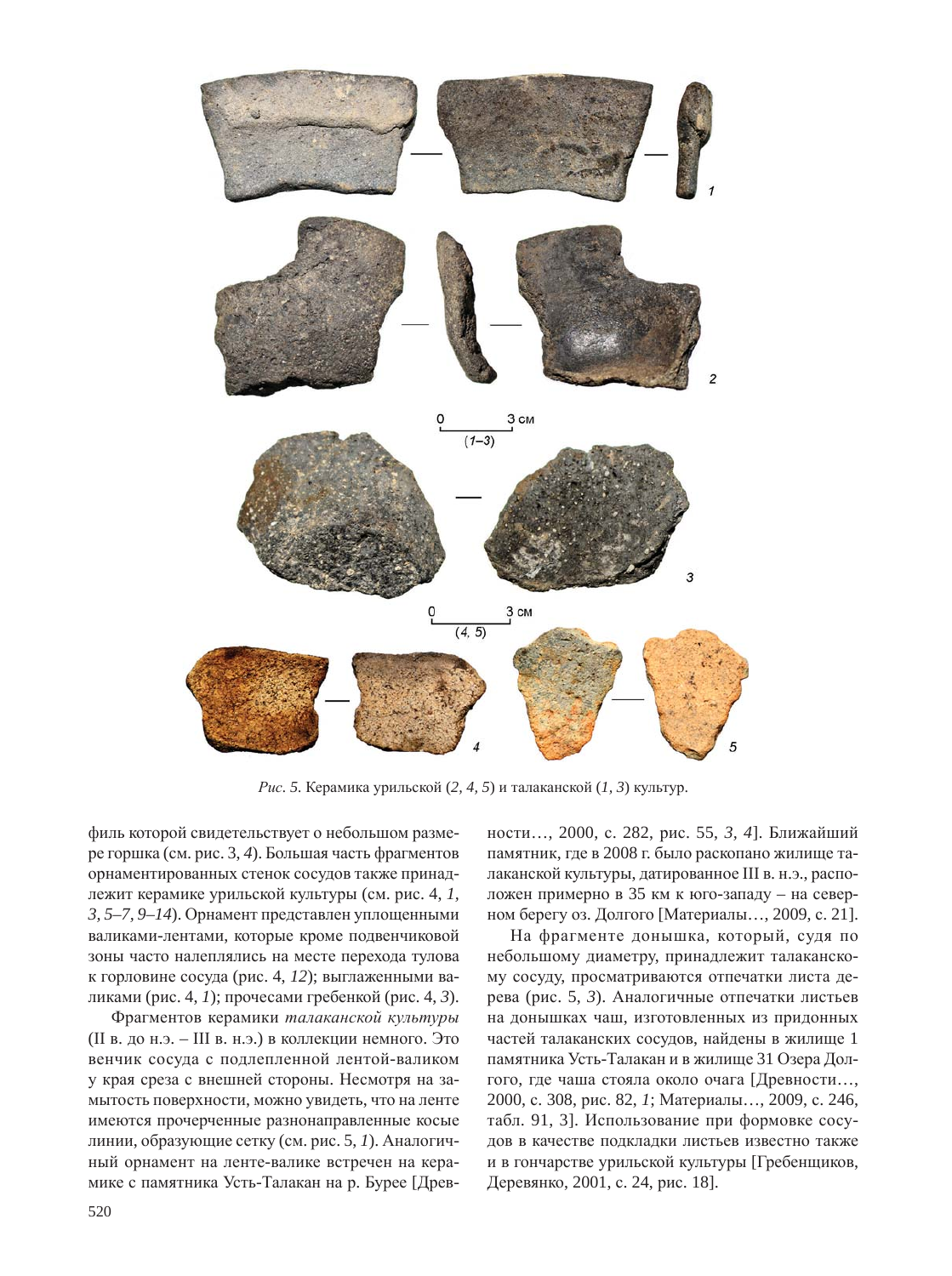В составе керамической коллекции присутствуют три фрагмента стенок сосудов со сплошным вафельным орнаментом (см. рис. 4, 2, 4, 8). Фрагменты небольшие, вафельный орнамент с ячейками среднего и крупного размера. Вафельные отпечатки наносились сплошным орнаментальным полем как на сосуды урильской, так и на поверхность посуды михайловской культуры [Шеломихин, Нестеров, Алкин, 2017, с. 35, рис. 15; с. 36, рис. 17]. Для горшков талаканской культуры такой орнамент не характерен.

#### Заключение

Проведенный анализ коллекции керамики, собранной на берегу протоки Архары, позволяет говорить о наличии в данном месте поселения, которое было связано с носителями урильской культуры. Именно к данной культуре относится большая часть обломков сосудов. Однако наличие некоторого количества фрагментов керамики талаканской культуры предполагает второй этап заселения этого участка на левом берегу Архары. Присутствие в сборах фрагментов сосудов с вафельными отпечатками на тулове можно увязать и с носителями раннесредневековой михайловской культуры. Жилище данной культуры, датированное III–IV вв. н.э., раскопано на памятнике Озеро Долгое, относительно недалеко от местонахождения описанной керамики.

Если нами правильно определена урильская принадлежность блюдца, изготовленного из придонной части сосуда, то необходимо отметить, что подобная реутилизация сломанных керамических емкостей для носителей урильской культуры не характерна. В последующих талаканской и михайловской культурах этот прием встречается чаще. По крайней мере, в материалах этих культур пока не обнаружены керамические изделия малых форм – чаши и пиалы. В их качестве использовали подработанные придонные части горшков.

В связи с тем что данное местонахождение керамики пока не включено в реестр археологического культурного наследия Амурской обл. как археологический памятник и не имеет соответствующего паспорта, предлагаем предварительно его назвать «Аркадьевка», по расположенному рядом одноименному селу.

### **Благодарности**

Авторы благодарят А.Л. Гаврилова, жителя с. Аркадьевки, С.В. Миринец, Н.Н. Юрченко из пос. Архара за возможность ознакомиться с керамической коллекцией из случайных сборов.

#### Список литературы

Волков Д.П. Новые городища в Амурской области // Проблемы археологии, этнографии, антропологии Сибири и сопредельных территорий. – Новосибирск: Изд-во ИАЭТ СО РАН, 2006. - Т. XII. - С. 304-307.

Волков Д.П., Коваленко С.В., Адамов В.С., Крюч**ко Е.И., Нестеров С.П.** Результаты мониторинга поселения раннего железного века на острове Урильском на реке Амур в 2019 году // Проблемы археологии, этнографии, антропологии Сибири и сопредельных территорий. – Новосибирск: Изд-во ИАЭТ СО РАН, 2019. – T. XXV. – C. 353–359.

 $\Gamma$ ребенщиков А.В., Деревянко Е.И. Гончарство древних племен Приамурья (начало эпохи раннего железа). – Новосибирск: Изд-во ИАЭТ СО РАН, 2001. – 120 с.

**Деревянко А.П.** Ранний железный век Приамурья. – Новосибирск: Наука, 1973. – 356 с.

 $\Lambda$ еревянко А.П., Деревянко Е.И., Нестеров С.П., Табарев А.В. Кадзунори Учида, Даи Куникита, Кацуки Морисаки, Хироюки Мацудзаки. Новые радиоуглеродные даты громатухинской культуры начального этапа неолита в Западном Приамурье // Археология, этнография и антропология Евразии. – 2017. – Т. 45, № 4. – C. 3-12. - doi:10.17746/1563-0102.2017.45.4.003-012.

Деревянко Е.И. Мохэские памятники среднего Амура. – Новосибирск: Наука, 1975. – 252 с.

Древности Буреи. – Новосибирск: Изд-во ИАЭТ СО PAH, 2000. - 352 c.

Забияко А.П. Ранний чжурчжэньский текст наскальных изображений на реке Архаре в Приамурье (история, результаты исследования и новые данные) // Археология, этнография и антропология Евразии. – 2019. – Т. 47,  $N<sub>2</sub>$  3. – C. 94–103.

Зайцев Н.Н. Отчет об археологической разведке в Свободненском, Шимановском, Бурейском, Архаринском, Михайловском районах Амурской области в 2003 г. – Благовещенск, 2004. – 246 л. // Арх. Управления культуры Администрации Амурской обл. «Центр по сохранению историко-культурного наследия Амурской области».

**История** Амурской области с древнейших времен до начала XX века. – Благовещенск, 2008. – 424 с.

Мазин А.И. Таежные писаницы Приамурья. – Новосибирск: Наука, 1986. – 260 с.

Материалы и исследования Российско-Корейской археологической экспедиции в Западном Приамурье / А.П. Деревянко, Бон Гон Ким, С.П. Нестеров, Мэн Сик Чой, Хён У Хон, Ён Хван Бён, Джон Сэн Пак, Я.Ю. Хабибуллина. – Тэджон: Изд-во Ин-та культурного наследия, 2009. – Вып. II: раскопки поселения Озеро Долгое в 2008 году. – 286 с.

Мыльников В.П. Фотография в отечественной археологии: по материалам исследований в Северной и Центральной Азии во второй половине XX – начале XXI века. – Новосибирск: Изд-во ИАЭТ СО РАН, 2016. – 196 с.